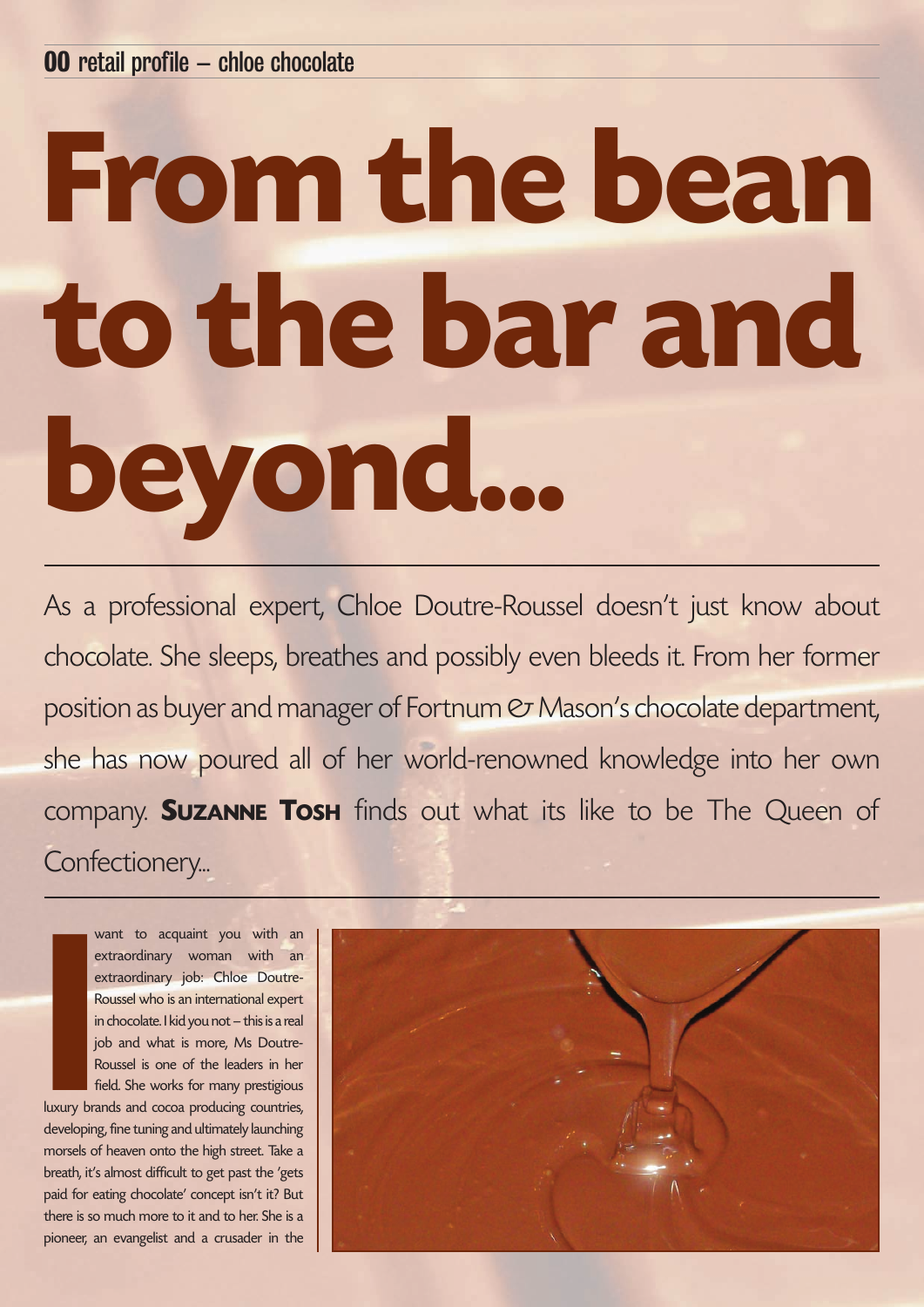## **00** retail profile **–** chloe chocolate



cause of fine chocolate. As she says: "I have a passion for chocolate, beyond the common I looove chocolate. I am driven by an inside force, blend of creativity, desire for education and justice in the field I know best and like the most, chocolate".

Most recently, she has created Chloe Chocolat, doing all the marketing, product development, management of logistics, PR and distribution associated with a new brand.

However you may recognise Ms Doutre-Roussel's name from her Fortnum & Mason days. Between 2003 and 2006 she was manager and buyer for the chocolate department at the prestigious store. To place this achievement into the context it deserves, she beat 3,500 rival candidates to attain this massively coveted position thanks to her 'nose' and passion for

chocolate. According to Chloe she used the role "both to excite and surprise her customers, combining the traditional with newer discoveries (with a) particular desire to educate and give her customers the opportunity to experience and appreciate new chocolates".

But let's take it back a bit. How the hell do you get to be an international chocolate consultant is there a career path if one wants to be the next Queen of Confectionery? I mean throwing in a tribe of Umpa-Lumpas would only make Chloe's career seem a tiny bit less likely. Well, prior to Fortnum's, Chloe was the confectionery manager at Laduree (a luxury patisserie brand based in France and known as the inventor of the double-decker macaroon, 15,000 of which are sold every day). However, I am sorry to say that anyone (myself included) hoping to emulate her success story would have a job.

Though it seems extraordinary, before landing the position at Laduree, Chloe worked in many different fields in many different countries - the only unifying factor being that none of them had anything whatsoever to do with chocolate.

Her CV contains experience including film/advertising; the United Nations and L'Oreal. Academically, she is a qualified engineer in Tropical Agronomy - as far removed from the world of chocolate as possible. But during the 12 years prior to her emergence into the world of confectionery she led a double life, with all her spare time devoted to chocolate; taking courses on the art of tasting chocolate, attending conferences and just, well, eating the stuff.

But this love of all things chocolatey started very early on in her life. At the age of 14, she moved from South America to France and discovered that, from only Nutella and small quantities of Lindt, the range of chocolate now on offer was enormous. So what would any normal 14 year old do? Yes, that's right - she decided to taste them all, taking detailed notes, cataloguing, saving wrappers and comparing textures.

In short, Chloe devoted her life to becoming a self-taught choco expert. There was and is no school to teach what she has learnt; from the bean to the bar and beyond.

Since leaving Fortnum's, Chloe is now using her knowledge and expertise to enlighten the public with "a choco-experience that no other